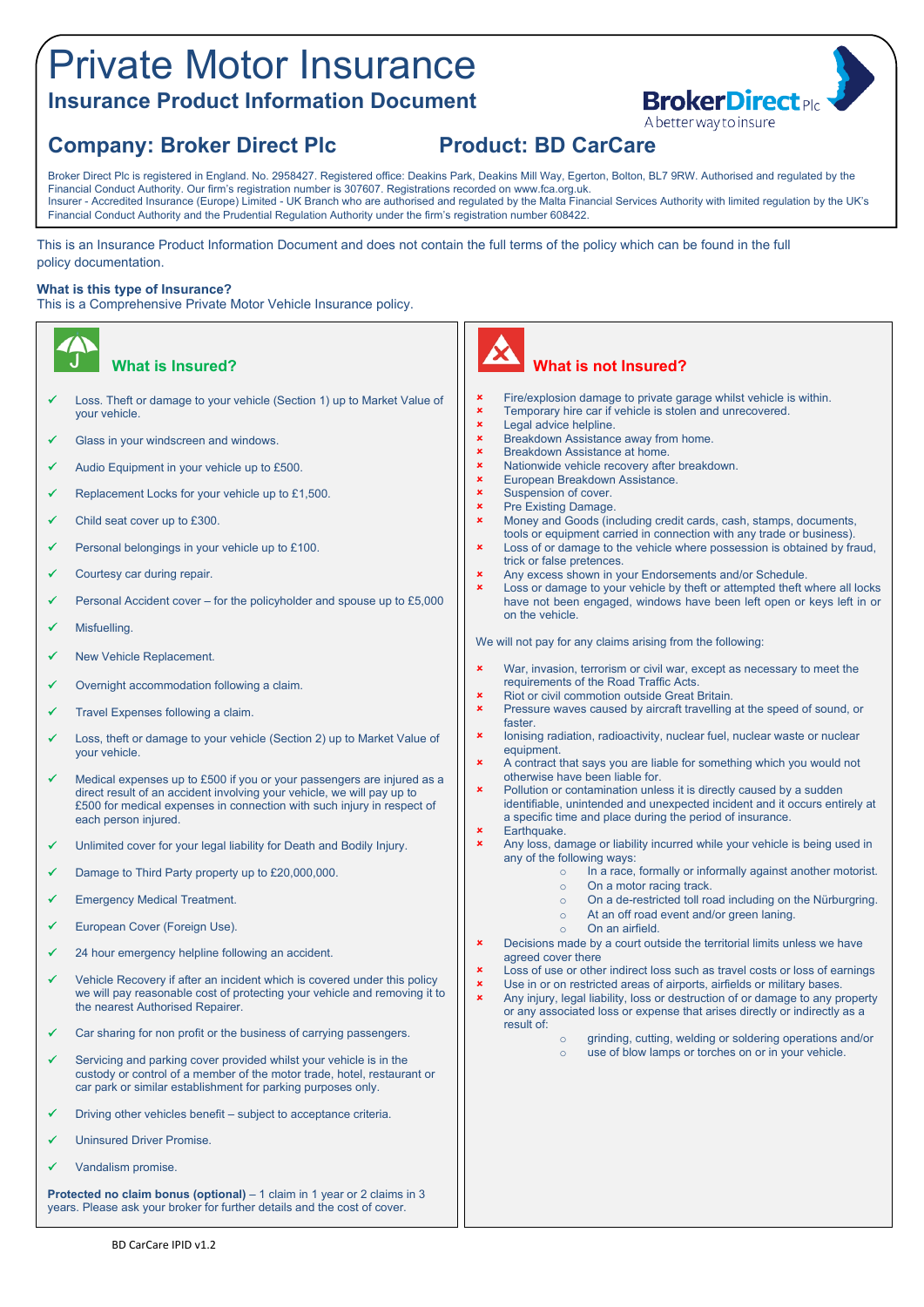

#### **Are there any restrictions on cover?**

- For claims under Section 1 and/or 2 of your policy, if your vehicle is repairable as a result of damage sustained that is covered by this policy and the repairer chosen by you is not one of our Authorised Repairers, then an additional excess will apply. This excess will apply in addition to any other excesses and is indicated on your policy endorsements.
- Extension of your policy cover for European Cover (Foreign Use) is limited to a maximum of 45 days and your main permanent home is in the UK.
- ! Courtesy car is only available during repair to your vehicle following an insured accident, when using an Approved Repairer.
- The audio equipment limit specified is only for non manufacturer equipment that is permanently installed.
- We will at our option make a payment of cash or repair or reinstate or replace parts, following loss of or damage to the vehicle.
- If a tracking device is required (indicated by policy endorsement), or, you declare that your vehicle is fitted with an approved tracking/satellite device, we will not supply cover under Section 2 of your policy in respect of Theft or Attempted Theft unless a copy of the installation certificate is sent to us on submission of a claim, the device was activated at the time of the loss, all subscriptions are paid and up to date, and, the tracking/satellite device is notified within four hours of the discovery of the loss.

#### **Where am I covered?**

 British Isles and any member country of the European Union, Iceland, Norway, Switzerland and Serbia (please refer to your policy documentation for any restrictions and exclusions that apply)



#### **What are my obligations?**

- You must provide honest, accurate and complete information to us or your insurance broker as required.
- You must tell us immediately about any changes such as, but not limited to, change of drivers, change of vehicle or modifications to the vehicle, criminal or motoring convictions, change of occupation or where the vehicle will be kept. If you have given us inaccurate information this can affect your policy in one or more of the following ways (please refer to the General Terms and Conditions in your Policy Wording for full details):
	- o We can charge you the appropriate additional premium;
	- $\circ$  If a claim has been intimated, we may adopt a proportional approach to settle the claim;
	- o Void the policy back to it's inception as if it never existed and repay the premiums paid and seek to recover from you any money paid towards any claims received including costs or expenses we have incurred;
	- o If we would have applied different terms to your policy, we can treat your policy as if those different terms apply.
	- You must advise of any incident which may result in a claim as soon as possible by contacting our Claimline and send us immediately any writ, summons, letter or communication which you receive in connection with any incident.
- You must not admit to, negotiate on, promise to pay or refuse any claim unless you have written permission from us.
- Your vehicle must be kept in a roadworthy and good condition.
- You must pay your premium.
- Pay any excess applicable as per your Policy Schedule and Endorsements
- If your vehicle is a convertible, any property must be locked in a boot or glove compartment.
- Any person driving the vehicle must have your permission to do so and have the appropriate Insurance cover and relevant driving licence in place to do so.
- You must ensure that the vehicle is locked when it is unattended by you or any drivers permitted to drive the vehicle.
- You must fulfil your obligations and comply with all terms and conditions, as far as possible; otherwise we may not be able to deal with your claim.



### **When and How do I pay?**

You pay your broker, this may be a one off payment or your broker may be able to arrange credit facilities if required.



#### **When does the cover start and end?**

Your policy covers you for 12 months from the date you request your policy to be started. This date will be shown within your Policy Schedule.



#### **How do I cancel the contract?**

**Cancellation Rights (cooling off period):** If you decide that you do not want to accept the policy (or any subsequent renewal of the policy by us), please contact your insurance broker using the details provided on the covering letter within 14 days of receiving the policy documentation (or for renewals, within 14 days or your policy renewal date). We will only charge you on a pro rata basis for the time we have been on cover subject to a minimum premium of £35 (plus insurance premium tax). The balance of the premium will be returned to you, but there will be no refund where you are cancelling the policy following a claim in the period of insurance

**Cancelling your Policy after 14 days:** You may be entitled to a refund of premium providing no claim has been made during the current period of insurance. This will be calculated on a proportionate basis and include a deduction of £35 to cover administrative costs of processing the insurance. These charges will be subject to Insurance Premium Tax where applicable.

In any of the above cancellation circumstances, you may also be charged a fee by your insurance broker for the cancellation of your insurance.

Insurer: Accredited Insurance (Europe) Limited - UK Branch (UK Company Number: BR021362; FRN:608422) is the UK Branch of Accredited Insurance (Europe) Limited which is incorporated in Malta (Company number: C59505) with limited liability and with its Registered Office and principal place of business at Development House, St Anne Street, Floriana,<br>FRN 9010 Malta. Accredited Insurance (Eur reinsurance business, and together with its UK Branch, is subject to limited regulation by the UK's Financial Conduct Authority and the Prudential Regulation Authority. Administered by: Broker Direct Plc is registered in England. No. 2958427. Registered Office: Deakins Park, Deakins Mill Way, Egerton, Bolton BL7 9RW. Authorised and regulated by the Financial Conduct Authority. Our firm's reference number is 307607. Registrations recorded on [www.fca.org.uk.](http://www.fca.org.uk/)